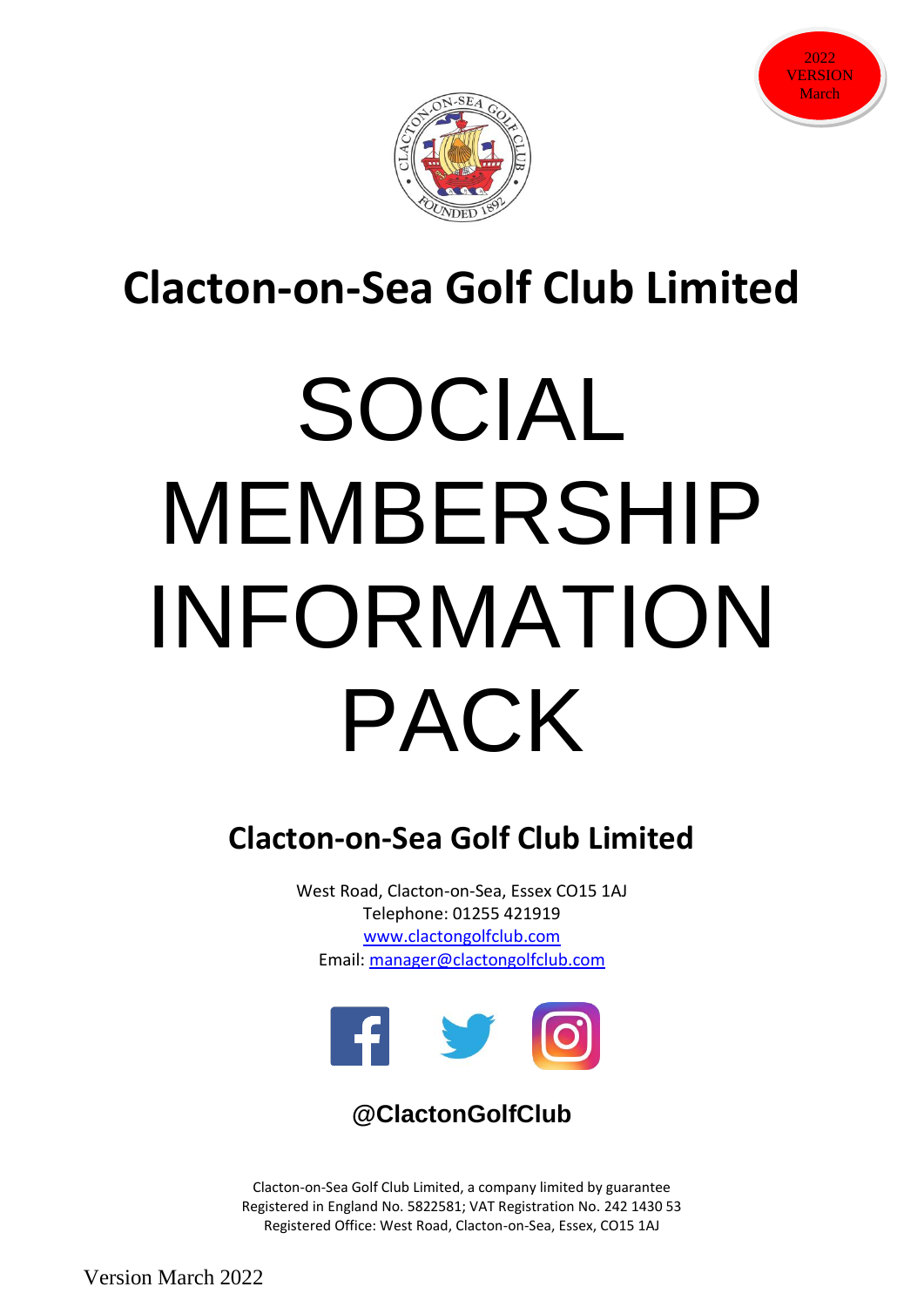

## **WELCOME / INFORMATION PACK CONTENTS**

- ❖ Page 1 Front welcome page
- ❖ Page 2 Contents
- ❖ Page 3 Clacton-on-Sea Golf Club a brief history, our Clubhouse and dining
- ❖ Page 4 Bar/restaurant opening hours, and new member information
- ❖ Page 5 Dress regulations and social membership fees 2022-2023
- ❖ Page 6 Club social events for 2022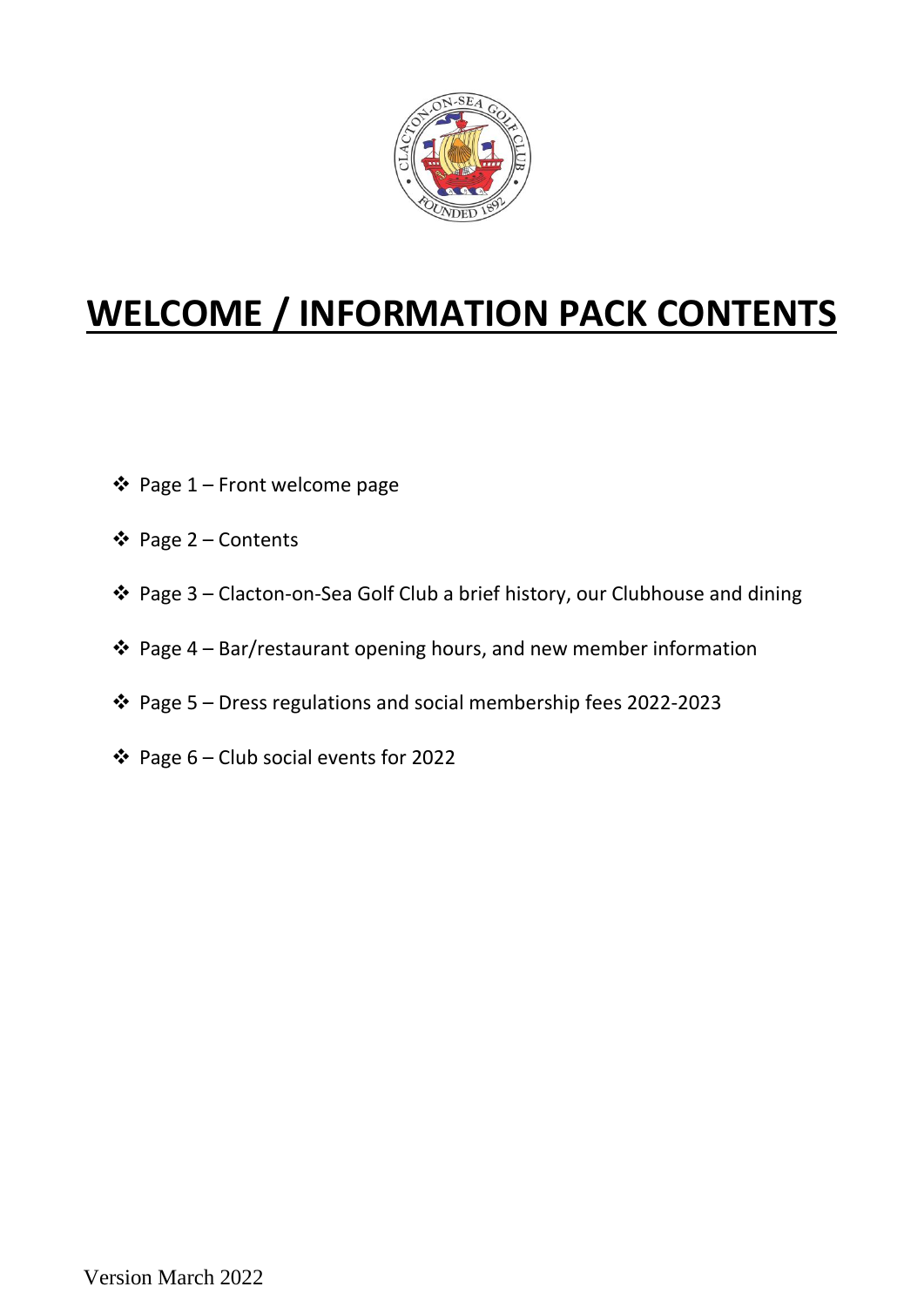**Thank you for your enquiry about a 'Social Membership' at Clacton-on-Sea Golf Club. We have tried to include as much relevant information as we can, we therefore hope This information pack will be helpful to you, but if you do have any queries please contact the Office on: 01255 421919 we will be delighted to answer any questions or offer help to you.**

### **Clacton-on-Sea Golf Club History**

Clacton-on-Sea Golf Club founded in 1892 when a small band of enthusiasts leased 40 acres of grazing land close to the town centre and roughly laid out nine holes. After four years the land was taken back for residential development and the club moved to the other side of town where it leased, initially, 50 acres to provide nine holes, then a further 50 acres in 1909 to give 18 holes. Much of that land is still part of the present course, though there have been many changes in boundaries and layout since then.

The freehold of the site was purchased by the Club in December 2006. A limited company was formed at the time of purchase and every member is automatically a member of the Company. The maximum liability each member has, should the Club ever be dissolved is £1.00. The Club is run by the Board of Directors all of whom are members of the Golf Club and give their time freely. These members are voted in at the Annual General Meeting of the Club. They are all volunteers and pay the normal subscriptions.

### **Our Clubhouse**

Our Clubhouse offers a warm welcome to all of our members. If you enjoyed your round on the course why not enjoy another round in the Clubhouse - at the bar, that is! The first Clubhouse, built in 1909, still forms a small part of the present Clubhouse – although it is no longer recognisable after all of the changes over the years.

The Clubhouse has been considerably extended and modernised over the years and has first class facilities including a lounge, dining area, sectioned off dining area and stud bar. It offers a wide range of cooling beers, fine wines and spirits and a tempting choice of meals and snacks. Social events are arranged throughout the year. They are very well supported they offer an excellent opportunity for friendships to be cultivated. Access to the Clubhouse is through our relatively new (2013) covered entrance. We've also added an extension to our already good size bar and restaurant. The new extension has sliding glass doors which gives privacy if needed and is already being hired by local clubs and businesses at very reasonable rates. [£30/hour; £175/day; £600/week – All plus VAT]

## **Fine Dining**

A full English breakfast, a snack, light lunch or how about a Sunday carvery? Extremely popular throughout the year and booking in advance is always recommended. Gentlemen please note, long trousers are required for Sunday carvery. Whatever tempts you, 19<sup>th</sup> Catering is here for you. We also offer a full wine list to compliment your meal. An experienced bar and catering manager are both here to assist you along with a full time chef and a cheerful team of helpers ensure that dining at the club is a pleasurable experience. The dining area is spacious and tastefully furnished – and tables can be made to suit all groups of people. In the warmer months why not eat out on our patio or our new raised decking area?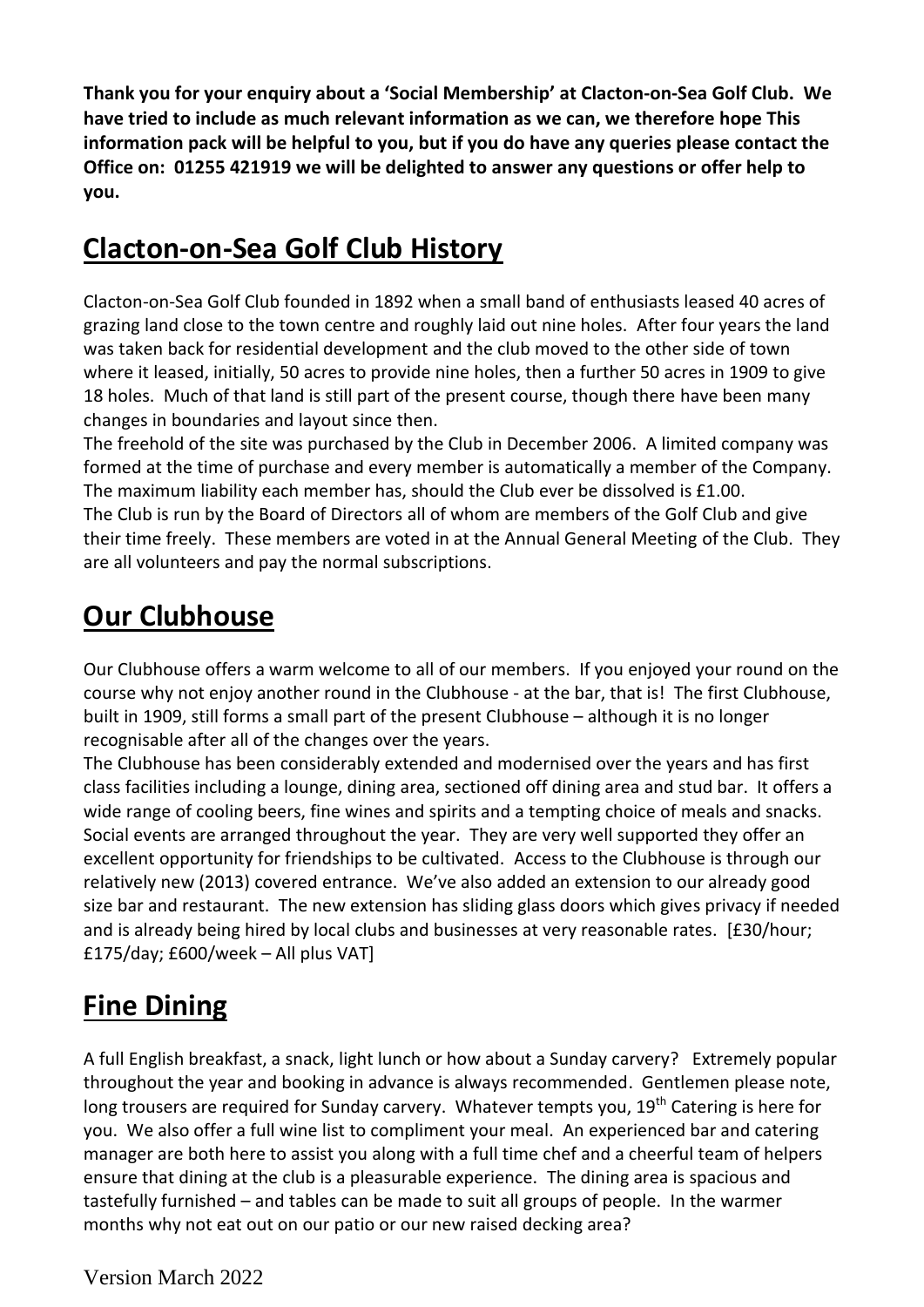#### **Bar & Restaurant Opening Hours**

These times are general times, to avoid any disappointment please always check by phoning the bar or restaurant or checking on the opening times that are displayed in the bar;

|           | <u>Bar</u>      |                 | <b>Restaurant</b> |                 |
|-----------|-----------------|-----------------|-------------------|-----------------|
|           | Summer          | Winter          | Summer            | Winter          |
| Monday    | $11:00 - 21:00$ | $11:00 - 19:00$ | $11:00 - 15:00$   | $11:00 - 15:00$ |
| Tuesday   | $11:00 - 21:00$ | $11:00 - 19:00$ | $11:00 - 16:00$   | $11:00 - 15:00$ |
| Wednesday | $11:00 - 23:00$ | $11:00 - 19:00$ | $11:00 - 20:00$   | $11:00 - 15:00$ |
| Thursday  | $11:00 - 23:00$ | $11:00 - 19:00$ | $11:00 - 21:00$   | $11:00 - 15:00$ |
| Friday    | $11:00 - 23:00$ | $11:00 - 19:00$ | $11:00 - 21:00$   | $11:00 - 15:00$ |
| Saturday  | $11:00 - 19:00$ | $11:00 - 19:00$ | $11:00 - 18:00$   | $11:00 - 15:00$ |
| Sunday    | $11:00 - 20:00$ | $11:00 - 19:00$ | $11:00 - 15:00$   | $11:00 - 15:00$ |

#### **Bar Discounts**

We are pleased to announce that in 2020 our members bar discount rose by 5% on all discounted products. Beers, wines and spirits, excluding special offers now attract a 25% discount.

#### **New Members**

At Clacton we continually try to keep all of our members happy and a very important aspect of membership is getting our new members fully integrated at the Golf Club. Some of our new members already know a few people and join up with them and slowly expand their circle of friends. But a lot of members are new to the area, golf or both. We have actively looked at ways of improving our new member experiences; we want and need you to feel welcome and special to us. New members are important, membership retention is vital and happiness is the key.

We still have some work to do here. We would however ask, if you have any feedback, good or bad, we'd like to hear it, whether in person, by email or letter. We are always open to ideas to enhance the experience of being a member at our Club. If your idea is practical and for the benefit of the majority, who knows, it could become policy.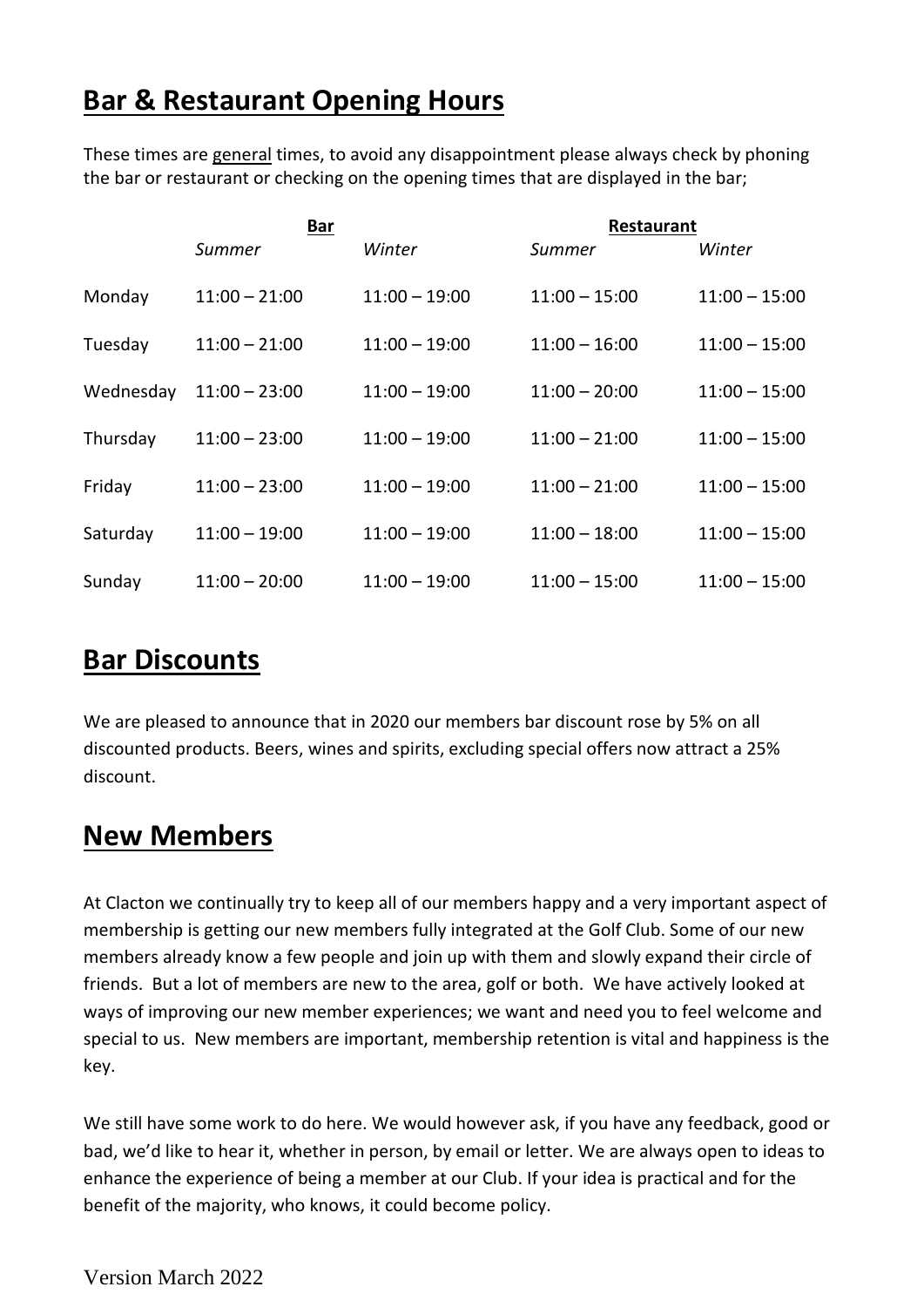#### **Dress Regulations in the Clubhouse**

#### *INEVITABLY MEN'S WEAR DIFFERS FROM LADIES' WEAR AND THEREFORE A COMMON SENSE APPROACH MUST BE APPLIED, BUT IN GENERAL PLEASE DO NOT WEAR ANYTHING THAT MAY OFFEND OR COULD BE INTERPRETED BY ANYONE AS OFFENSIVE AND IN GENERAL-*

#### **Patio Area**

As per course regulations with the exception that denim is allowed provided it is smart casual. This means no rips (designer or otherwise), no stains, and no frays, not faded. If in doubt, the decision of the Chairman, CEO, House Manager, Bar Manager or any other Club Official is final. Sandals are permitted with or without socks.

#### **Lounge & Dining Room**

Denim jeans are allowed provided they are smart casual. This means no rips (designer or otherwise), no stains, no frays, not faded. If in doubt, the decision of the Chairman, CEO, House Manager, Bar Manager or any other Club Official is final. No track-suits, or over clothes, soiled clothing, football or rugby shirts, headwear. No beachwear of any kind. Ladies may wear knee length shorts or cropped trousers. Dress code maybe stipulated for some functions.

#### **Mobile Phones**

We ask that you use your mobile phones in the clubhouse and patio in a courteous manner at all times and are not annoying, loud or obtrusive.

#### **Smoking**

Smoking is not allowed anywhere in the Clubhouse, this includes e-cigarettes or vaporisers.

**THESE REGULATIONS APPLY TO MEMBERS AND VISITORS ALIKE. BREACH OF THESE REGULATIONS, UNACCEPTABLE BEAHAVIOUR OR ANY MIS-USE OF THE CLUB, ITS FACILITIES OR THE STAFF COULD RESULT IN ANY MEMBERSHIP CATEGORY BEING CANCELLED WITH NO REFUND.**

## **Social Membership 2022 – 2023**

| <b>Subscription Category</b> |                  | 2022/2023 Annual Subscription |  |
|------------------------------|------------------|-------------------------------|--|
| Social                       | $(20\%$ VAT INC) | £125                          |  |
| Joint Social                 | $(20\%$ VAT INC) | £200                          |  |

Social members are entitled to use the **Clubhouse** facilities along the same line as playing members and you will be issued with a Clacton-on-Sea Membership Card. Having the card enables you to take full advantage of the same various Golf Club discount schemes full members receive. You are further entitled to attend club social events depending on availability (events put on by 19<sup>th</sup> Catering are generally all ticket events and are not covered by social membership subs). All guests must be signed in the visitor's book. Failing to sign a guest in could result in the guest being asked to leave the premises. As a single social member you are entitled to sign the same visitor in 12 times per year. Please note, any guest can only be signed in 12 times in any 12 month period regardless of who signs them in. As a social member you may sign up to four (4) visitors on the same day. Joint membership is the same as above except two cards are issued and there are no restrictions on how many times you can use the